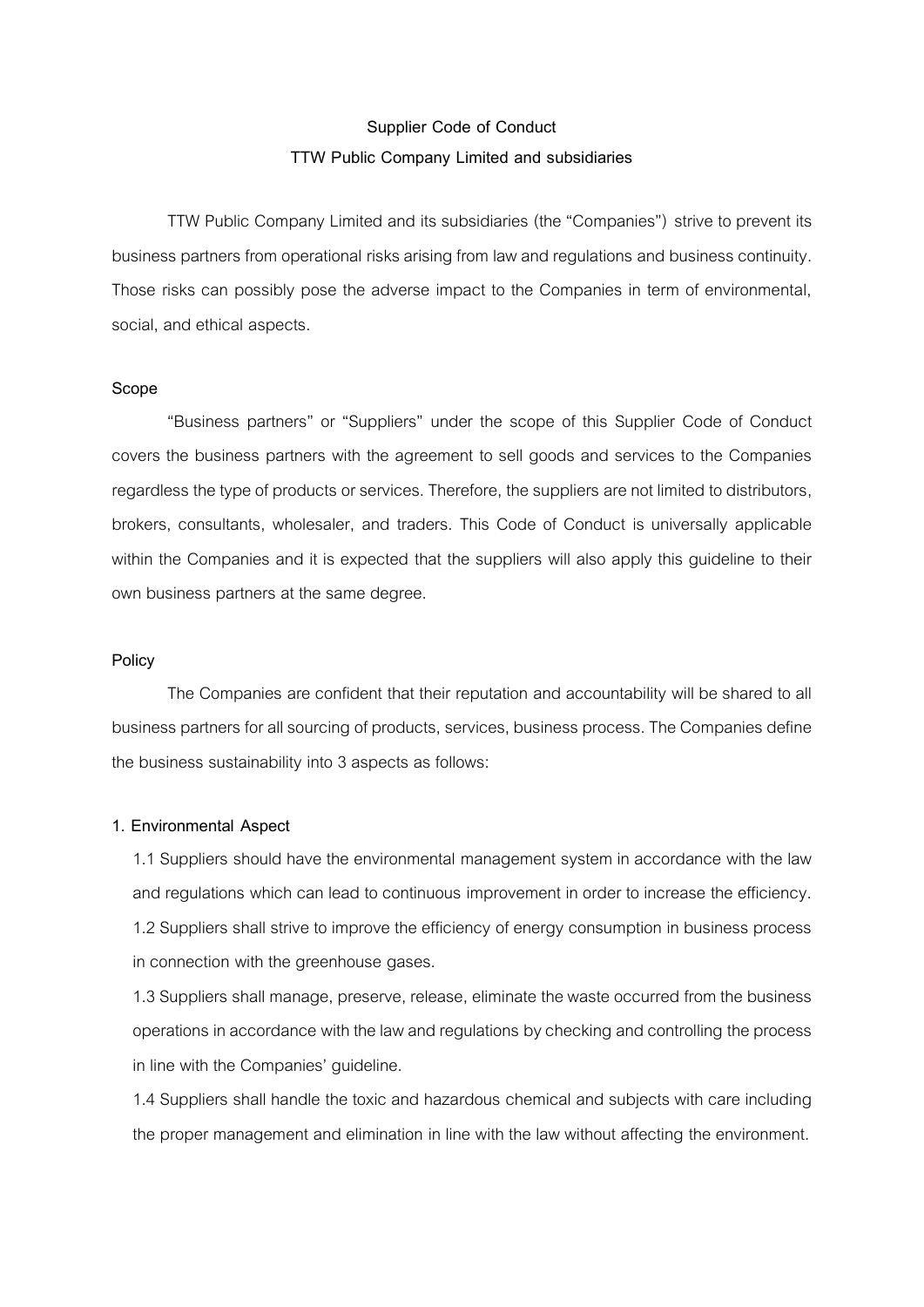## **2. Social Aspect**

2.1. Suppliers shall provide the health and safety policy to support the safe and proper working environment including the suitable and adequate personal protection equipment and opportunities for employees to raise the safety concerns without being considered as disciplinary violence.

2.2 Suppliers should anticipate, identify, prepare and evaluate the situation and emergency and also should have the plan and procedure to respond to the emergency in order to relief the tension of that situation.

2.3 The Companies do not support the employment inequality or discrimination on competition, race, nationality, age, religion, gender, sexual orientation, disability, or any form of inequality.

2.4 Suppliers shall not hire the underage workers (including abuse of labor) in accordance with the national law, in which, the employees must be at least 15 years old and the Companies shall not employ any form of unwilling or forced labors.

2.5. Suppliers shall accept the rights of employees to join or not to join the association, labor union, federation and negotiation / bargaining.

2.6 Suppliers shall comply with the applicable local law and regulations pertaining to working condition including working hours, compensation and termination.

2.7 Suppliers shall maintain the engagement with local community to build the relationship in the operational areas.

2.8 Suppliers shall systematically evaluate and control the environment impact which may occur from operations toward the community.

# **3. Ethical Aspect**

3.1. Suppliers shall conduct the business in accordance with the international and local law and regulations applicable to business operations including compulsory permits and licenses. 3.2 The Companies clearly express the intention to comply with the anti-corruption and antibribery policy. If any suppliers involve in bribery, the agreement between the Companies and such suppliers will be revoked and terminated. And the Companies will not be responsible for any loss incurred from such revocation or termination, while, that suppliers may be filed a lawsuit.